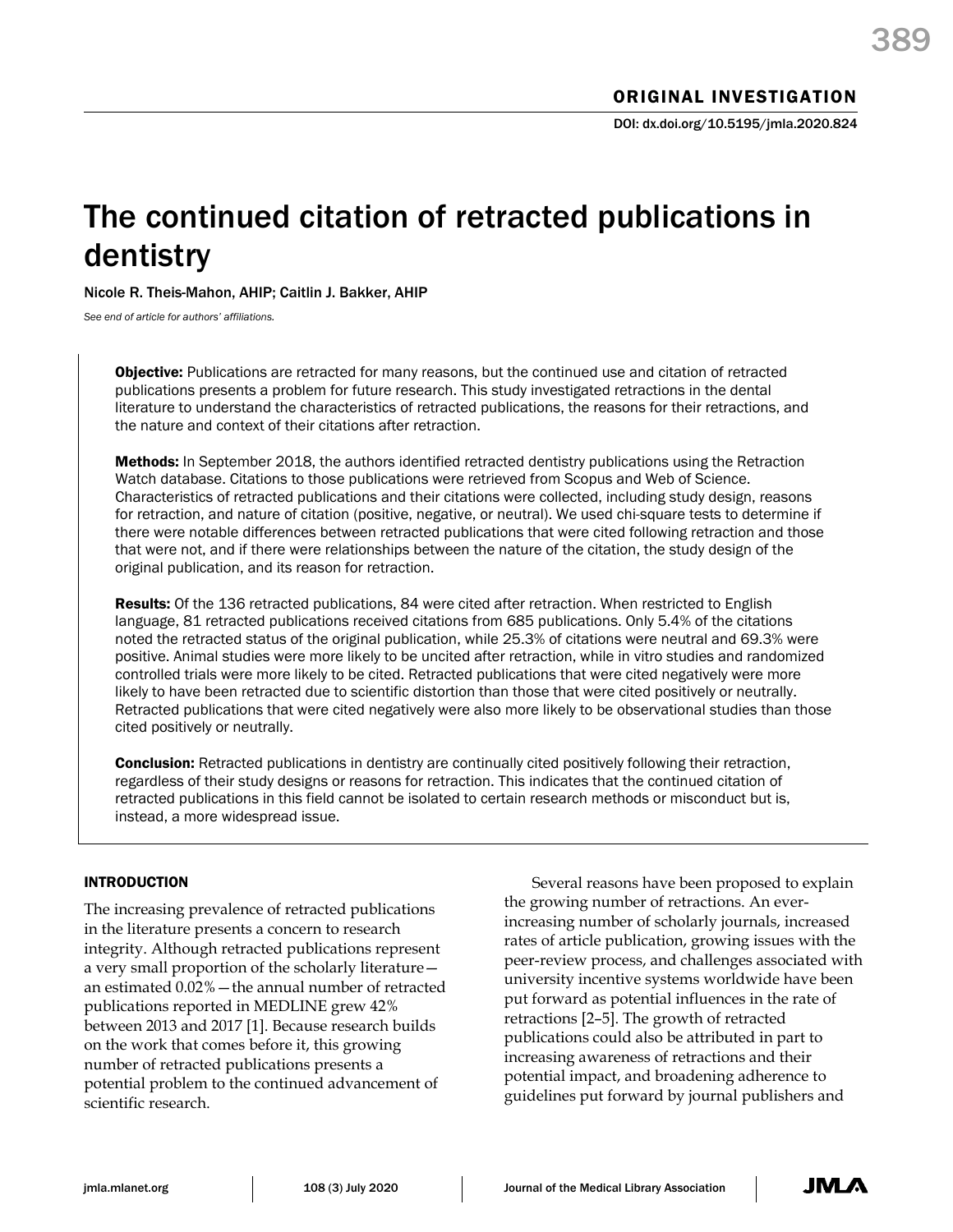organizations such as the Committee on Publication Ethics [6–8]. The intention of such policies is to enhance the accountability, integrity, and transparency of scientific research [9].

Previous research has documented and analyzed retracted publications in a variety of biomedical disciplines, including drug therapy [10], radiation oncology [11], oncology [12], radiology [13], emergency medicine [14], surgery [15], and orthopedics [16]. In the dental literature, previous studies have found that retracted publications most frequently report on in vitro studies, observational studies, cases, and narrative reviews [17–19]. These studies provide a context for understanding the characteristics of the retracted publications; however, they do not explore the impact of retractions in dentistry. The scope and span of the dental literature is vast, varying from bench science, dental materials, and biomaterials to clinical research, community health, and health policy. This provides a unique landscape in which to explore the impact of retractions.

The continued citation of retracted publications has been a subject of concern for several decades [20–23]. Garfield acknowledged the diverse reasons work could be cited, from "paying homage to pioneers" and colleagues to disputing or criticizing previously published research [24]. Despite this initial recognition that citation is not inherently endorsement, others have since argued that "it is somewhat of an achievement to have one's work noticed by others, even if negatively; work deemed substandard or negligible is seldom cited at all" [25].

Guidelines and policies largely address circumstances under which publications should be retracted and offer general guidance on pragmatic aspects of retraction, including best practices for metadata and discoverability. Despite these policies, there are notable inconsistencies in whether and how retraction notices and the retracted statuses of publications are displayed across databases. In their study of the representation of retractions in mental health publications, Bakker and Riegelman have found that 40% of records for retracted publications did not indicate that the publication had been retracted [26].

To understand the potential impact of retractions, it is important to recognize that

publications can be retracted for many reasons, ranging from publishing errors, such as articles being published in the wrong issue, to the widespread fabrication of data. These various reasons produce a range of potential consequences for science. Bar-Ilan and Halevi have described three categories for reasons for retraction: (1) administrative error, such as publishing errors; (2) ethical misconduct, such as plagiarism, duplicate publication, lack of institutional review board (IRB) approval, or interference with the peerreview process; and (3) scientific distortion, such as data falsification or data fabrication, or unsupported conclusions. In Bar-Ilan and Halevi's categorical classification schema, scientific distortion is considered to be the most problematic [2]. Scientific distortion, even when unintentional, nevertheless constitutes "hurdles for the advancement of science, as [articles] mislead scientists who rely on the results of such articles" [2]. Such work may redirect resources from other avenues of research based on misinformation. Administrative error, the third category, includes "other reasons for retraction that have no influence on the advancement of science" [2].

Coupling the reason for retraction and the nature in which retracted publications continue to be cited after retraction reveals the problems that they present by supporting future research and science. Bar-Ilan and Halevi have presented a theoretical framework in their contextual analysis of fifteen retracted publications: positive citations are those in which a publication is cited as if it had not been retracted and is used to support or corroborate the article's findings; neutral citations are those in which an article is cited "as a publication that appears in the literature and [the citing publication] does not include judgement of its validity"; and negative citations are those that note the retracted status of the publication being cited [27]. This framework assigns an overall value to the retracted publication, thus allowing researchers to understand the overall impact post-retraction.

The aim of this study was to investigate retractions in the dental literature in order to understand the overall characteristics of retracted publications, the reasons for their retraction, and the nature of their post-retraction use.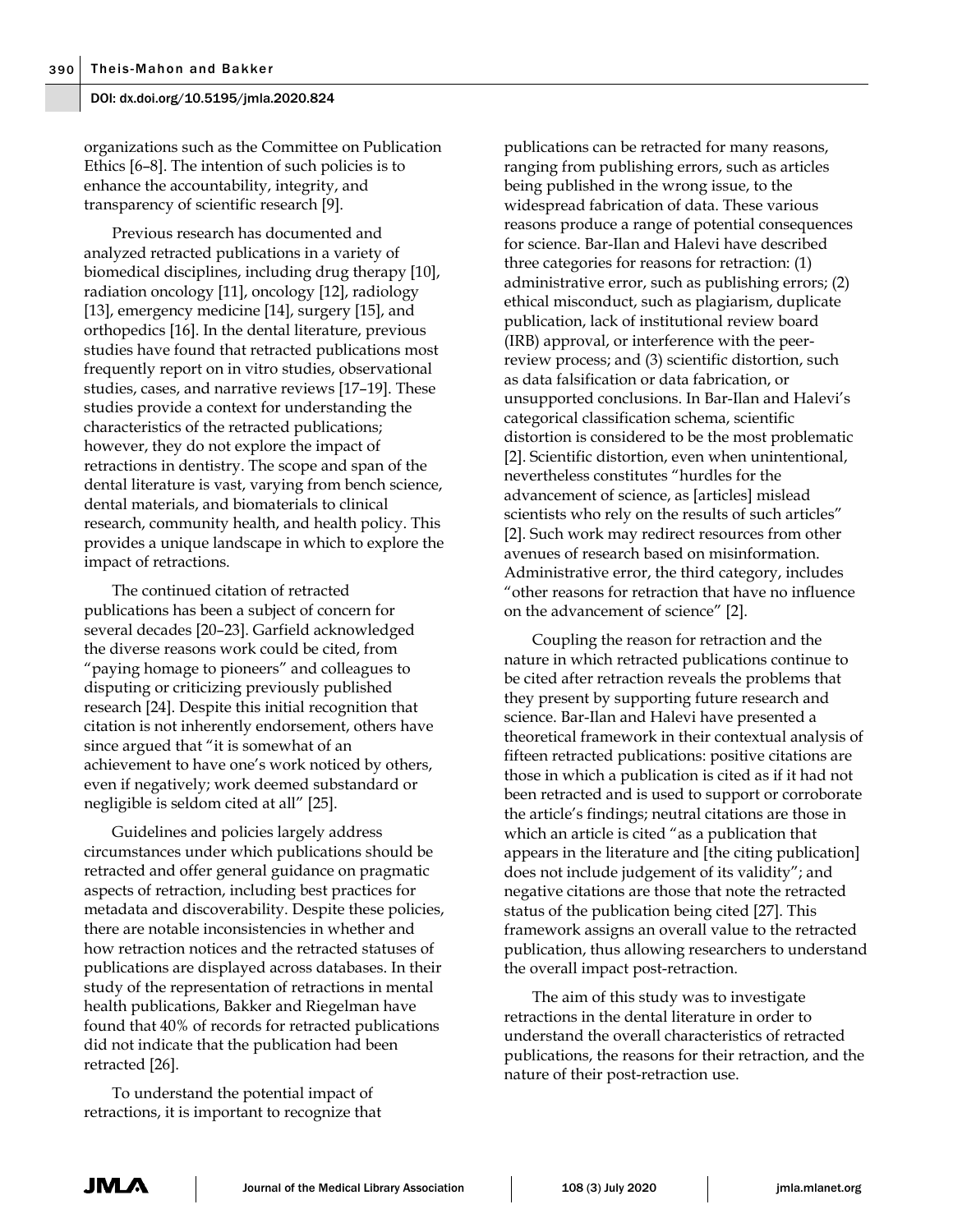# METHODS

The authors identified a set of retracted publications in the dental literature from the Retraction Watch Database by downloading all citations in the Dentistry category that were available as of September 2018 [28]. This resource, which is developed and maintained by the Center for Scientific Integrity, is an expansion of their work with the Retraction Watch blog, which reports on retractions of scholarly publications and related topics.

We recorded study designs, as defined by the American Dental Association (ADA) Center for Evidence-Based Dentistry [29], for the list of retracted publications. Cohort, cross-sectional, and case control studies were collapsed into the group of "observational studies," and in vitro and animal studies were broken out into separate categories. Guidelines were classified as "other." The final publication types included in our analysis were animal study; case report; expert opinion (including narrative reviews); in vitro; observational (cohort, cross-sectional, case control); other; randomized control trial; and unknown (publication for which a study design could not be determined based on title and abstract, and for which full text was not available). We assigned a reason for retraction based on the theoretical framework developed by Bar-Ilan and Halevi that included administrative error, ethical misconduct, and scientific distortion [2].

In October 2018, we conducted known item searching in Scopus and Web of Science to identify citations to these retracted publications. Citations were reviewed, and citations to the retracted publication that occurred prior to its retraction notice were excluded. This was determined by date of article submission, where available. Citations to retraction notices were also removed.

We created a form in Qualtrics to record information about the citations. This included language, study design, location of the citation (e.g., introduction, methods, results, discussion), sentence or section citing the retraction, and the nature of the citation. The nature of the citation was defined in accordance with Bar-Ilan and Halevi's categorizations: positive, neutral, or negative [27].

For articles with split sentiments, in other words, multiple citations of differing natures, a single sentiment was assigned. For example, if the first citation was neutral and the second one was positive, the overall sentiment would be positive. Double data entry was conducted for all citing articles, and disagreements were discussed until consensus was reached.

Statistical tests were performed using R, version 3.6.0 [30]. Chi-square tests were conducted to examine relationships between study designs, reasons for retraction, likelihood of being cited postretraction, and nature of subsequent citations (positive, negative, or neutral). Descriptive statistics regarding the retracted publications are also presented.

# RESULTS

The original set of 136 retracted articles, with a publication date range of 1998–2018, were cited 1,409 times. The majority were retracted due to ethical misconduct (n=80, 58.8%) and scientific distortion (n=37, 27.2%). The most prevalent study designs were observational studies (n=35, 25.7%), case reports (n=25, 18.4%), and in vitro studies (n=25, 18.4%). Of the 84 studies that were cited after retraction, ethical misconduct (n=53, 63.1%) and scientific distortion (n=22, 26.2%) were the leading reasons for retraction, and observational (n=25, 29.8%) and in vitro studies (n=19, 22.6%) were the most prevalent study designs. Details of the studies are described in Table 1 and Table 2.

The 136 retracted publications were considered in a binary manner (cited after retraction or not). The influence of reasons for retraction and study designs on whether the publication would be cited after retraction were analyzed using the chi-square test of independence (Table 3). A statistically significant relationship was found between study design and citation after retraction  $(\chi^2(7, 136)=17.607, p=0.014)$ : animal studies were more likely to be uncited after retraction, whereas in vitro studies and randomized controlled trials were more likely to be cited after retraction.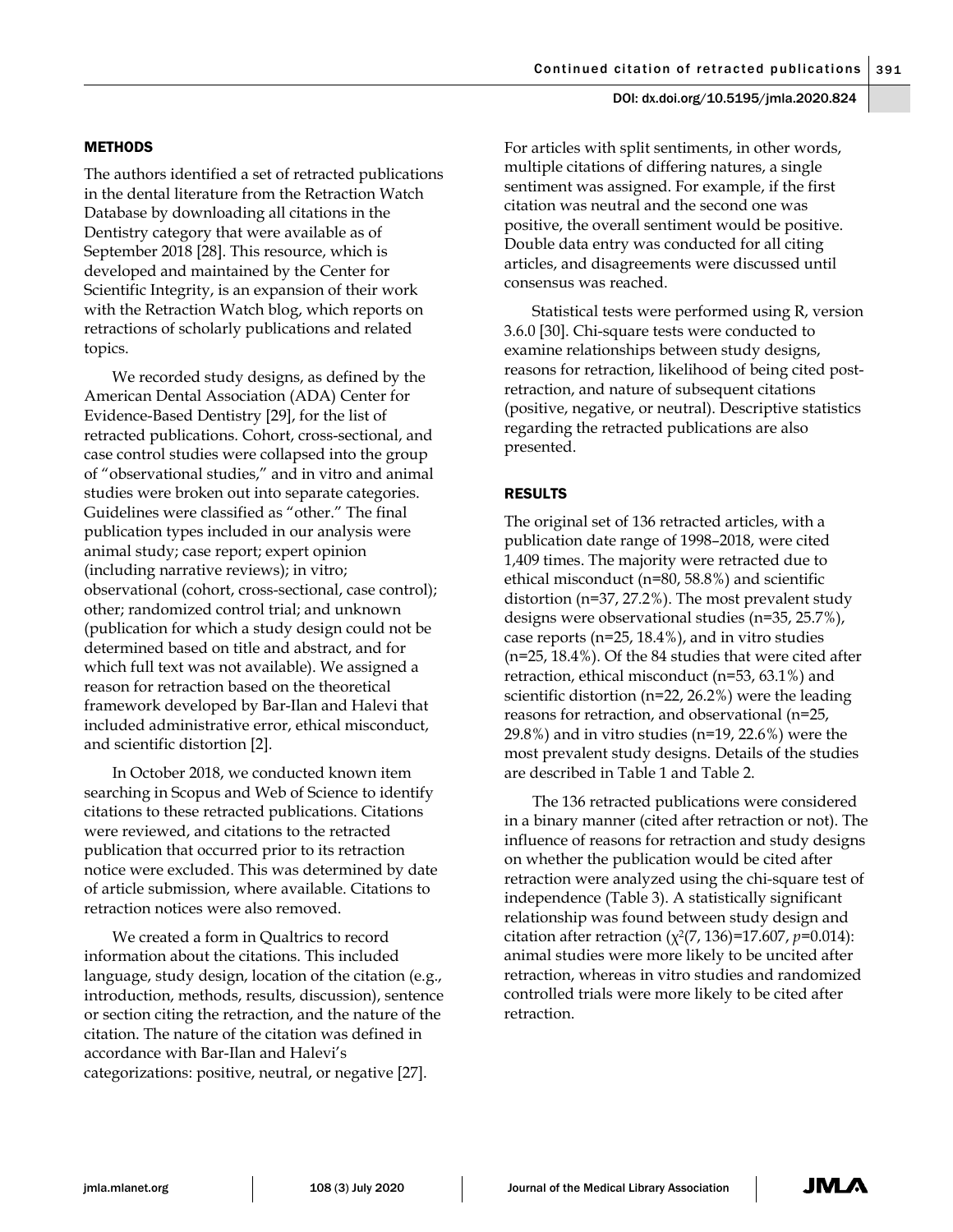Table 1 Retracted publication means and median

|                                              | All retracted publications<br>$(n=136)$ | Retracted publications cited<br>after retraction (n=84) |
|----------------------------------------------|-----------------------------------------|---------------------------------------------------------|
| Mean times cited                             | 10.96                                   | 16.15                                                   |
| Median times cited                           | 3.00                                    | 6.00                                                    |
| Mean time between publication and retraction | 2.09 years                              | 2.04 years                                              |

# Table 2 Characteristics of retracted publications

|                                   |              | All retracted publications<br>$(n=136)$ | Retracted publications cited<br>after retraction (n=84) |                |
|-----------------------------------|--------------|-----------------------------------------|---------------------------------------------------------|----------------|
|                                   | $\mathbf n$  | $\binom{0}{0}$                          | $\mathbf n$                                             | $\binom{0}{0}$ |
| Reason for retraction             |              |                                         |                                                         |                |
| Ethical misconduct                | 80           | $(58.8\%)$                              | 53                                                      | $(63.1\%)$     |
| Scientific distortion             | 37           | (27.2%)                                 | 22                                                      | $(26.2\%)$     |
| Unknown                           | 9            | $(6.6\%)$                               | 5                                                       | $(6.0\%)$      |
| Administrative error              | 10           | $(7.4\%)$                               | 4                                                       | $(4.8\%)$      |
| Study design                      |              |                                         |                                                         |                |
| Observational                     | 35           | (25.7%)                                 | 25                                                      | $(29.8\%)$     |
| In vitro                          | 25           | $(18.4\%)$                              | 19                                                      | (22.6%)        |
| Case report                       | 25           | $(18.4\%)$                              | 13                                                      | $(15.5\%)$     |
| Randomized clinical trials (RCTs) | 15           | $(11.0\%)$                              | 12                                                      | $(14.3\%)$     |
| Expert opinion                    | 20           | (14.7%)                                 | 11                                                      | $(13.1\%)$     |
| Animal study                      | 12           | $(8.8\%)$                               | 4                                                       | $(4.8\%)$      |
| Other                             | 3            | $(2.2\%)$                               | $\mathbf{0}$                                            | $(-)$          |
| Unknown                           | $\mathbf{1}$ | $(0.7\%)$                               | $\boldsymbol{0}$                                        | $(-)$          |

Table 3 Comparison of retracted publications that are cited or uncited post-retraction

|                       |             | Cited after retraction<br>$(n=84)$ |                | Not cited after retraction<br>$(n=52)$ |                  |
|-----------------------|-------------|------------------------------------|----------------|----------------------------------------|------------------|
|                       | $\mathbf n$ | (0/0)                              | $\mathbf n$    | (0/0)                                  | $\boldsymbol{v}$ |
| Reason for retraction |             |                                    |                |                                        |                  |
| Ethical misconduct    | 53          | $(63.1\%)$                         | 27             | $(51.9\%)$                             | $p=0.405$        |
| Scientific distortion | 22          | $(26.2\%)$                         | 15             | $(28.8\%)$                             |                  |
| Unknown               | 5           | $(6.0\%)$                          | $\overline{4}$ | $(7.7\%)$                              |                  |
| Administrative error  | 4           | $(4.8\%)$                          | 6              | (11.5%)                                |                  |
| Study design          |             |                                    |                |                                        |                  |
| Observational         | 25          | $(29.8\%)$                         | 10             | $(19.2\%)$                             | $p=0.014$        |
| In vitro              | 19          | $(22.6\%)$                         | 6              | $(11.5\%)$                             |                  |
| Case report           | 13          | $(15.5\%)$                         | 12             | $(23.1\%)$                             |                  |
| <b>RCTs</b>           | 12          | $(14.3\%)$                         | 3              | $(5.8\%)$                              |                  |
| Expert opinion        | 11          | $(13.1\%)$                         | 9              | (17.3%)                                |                  |
| Animal study          | 4           | $(4.8\%)$                          | 8              | $(15.4\%)$                             |                  |
| Other                 | $\theta$    | $(-)$                              | 3              | $(5.8\%)$                              |                  |
| Unknown               | 0           | $\left( -\right)$                  | 1              | $(1.9\%)$                              |                  |

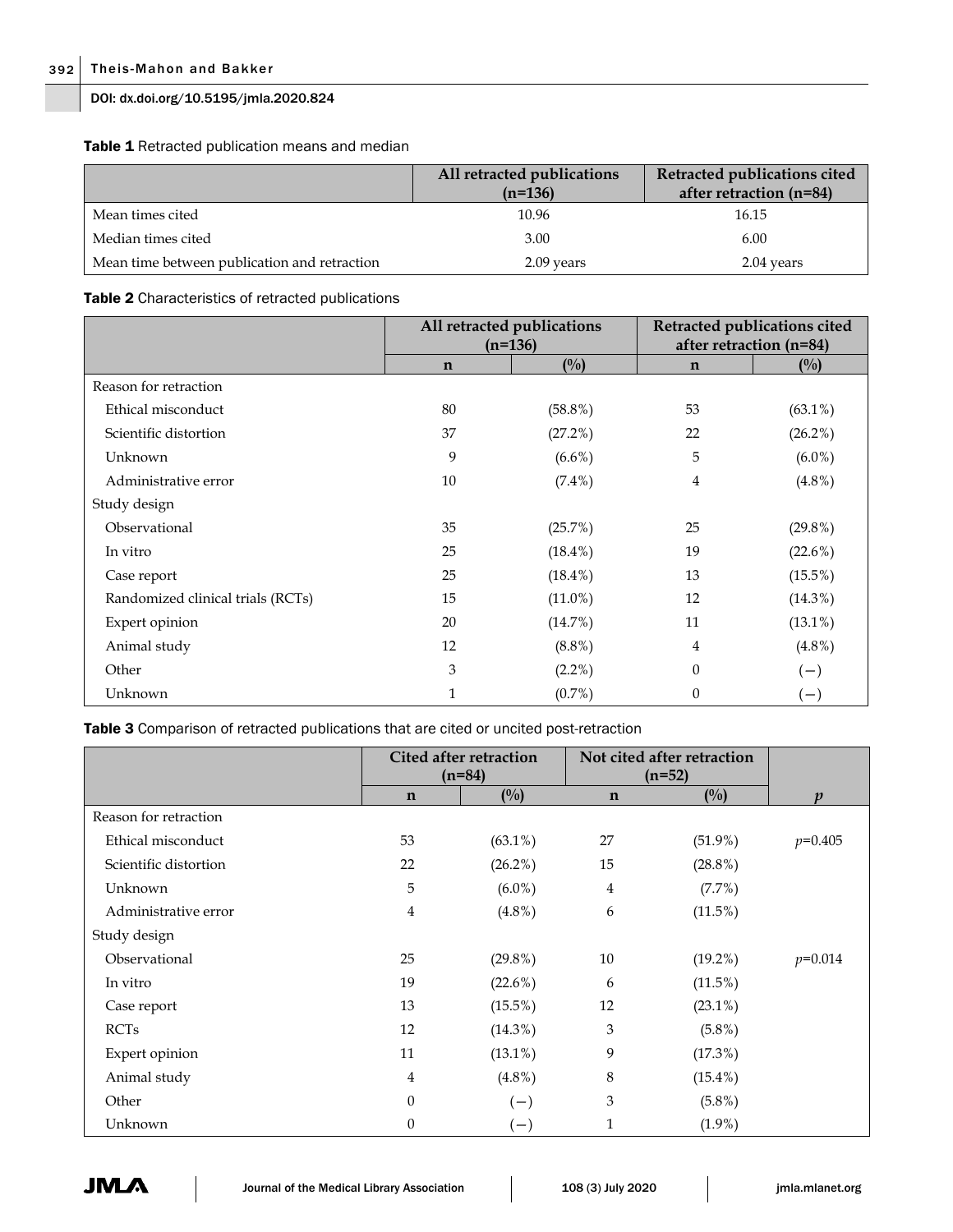We excluded 3 articles that were not in English from the set of 84 publications that were cited after retraction, leaving 81 articles for further analysis. The publications were retracted between 2004 and 2018, with the average publication being retracted in 2009, 2.04 years after it had been published. The average citation occurred 4.1 years after the initial publication had been retracted. Positive citations on average occurred 4.2 years after retraction, neutral citations occurred 4.3 years after retraction, and negative citations occurred 4.0 years after retraction.

The 81 publications included in further analysis were cited in 685 publications. The majority (69.3%) of citations to retracted publications were positive, 25.3% were neutral, and 5.4% were negative. Chisquare tests found statistically significant relationships when considering the nature of citation and both the reason for retraction  $(\chi^2(6, 685)=24.703,$ *p*<0.0004, Table 4) and the study design of the retracted publication (χ2(10, 685)=42.036, *p*<0.0001, Table 5). Regarding the reasons for retraction, retracted publications that were cited negatively were more likely to have been retracted due to scientific distortion than those that were cited positively or neutrally. Regarding study design, retracted publications that were cited negatively were more likely to be observational studies than those that were cited positively or neutrally.

# **DISCUSSION**

To the best of our knowledge, this study was the first post-retraction analysis in the dental literature. Our findings illustrated the complexities that retracted publications present to the dental literature with their continued use and citation patterns. In our analysis, we could not identify significant factors that predicted the perpetuation of positive citations, including the reasons for retraction (scientific distortion, ethical misconduct, or administrative error) or the study designs of the retracted publications.

The initial 136 publications were most frequently retracted due to ethical misconduct (n=80, 58.8%) or scientific distortion (n=37, 27.2%), while only 7.4% of the sample were retracted due to administrative error. This result supported Faggion et al.'s findings that only 5.8% of articles in their sample were retracted due to publisher error, while

|                       |               |                                        |                 |                   |              |                       |                | Reason for retraction              |     |                             |                     |                        |       |                  |
|-----------------------|---------------|----------------------------------------|-----------------|-------------------|--------------|-----------------------|----------------|------------------------------------|-----|-----------------------------|---------------------|------------------------|-------|------------------|
| Nature of             |               | Administrative error<br>$(n=33)$       |                 |                   | $(n=295)$    | Ethical misconduct    |                | Scientific distortion<br>$(n=337)$ |     | Unknown (n=20)              |                     | Total                  |       |                  |
| citation              | ี่¤           |                                        | (0/0)           | Ξ                 |              | (2)                   | H              | (%)                                |     | E                           | (9/6)               |                        |       | $\boldsymbol{a}$ |
|                       | 22            |                                        | $(4.6\%)$       | 199               |              | $(41.9\%)$            | 241            | (50.7%)                            |     | $\mathfrak{L}$              | (2.7%)              | 475                    |       | 0.0004           |
|                       |               |                                        | $(6.4\%)$       | 89                |              | $(51.4\%)$            | 99             | $(38.2\%)$                         |     |                             | $(4.0\%)$           | 173                    |       |                  |
| Negative              |               |                                        | $\overline{1}$  |                   |              | $(18.9\%)$            | 30             | $(81.1\%)$                         |     |                             | $\widehat{\bot}$    | 37                     |       |                  |
|                       |               | Table 5 Study design and the nature of |                 |                   |              |                       | Study design   |                                    |     |                             |                     |                        |       |                  |
|                       |               | Animal study                           | Case report     |                   |              | <b>Expert opinion</b> |                | In vitro                           |     | Observational               |                     |                        |       |                  |
| Nature of<br>citation | $(n=28)$<br>Ξ | $($ % $)$                              | $(n=42)$<br>n   | $( \frac{6}{9} )$ | $\mathbf{a}$ | (0/0)<br>$(n=117)$    | $\mathbf{a}$   | $\binom{0}{0}$<br>$(n=141)$        | д   | $\binom{0}{0}$<br>$(n=259)$ | n                   | $RCT$ (n=98)<br>$(\%)$ | Total |                  |
|                       | $\approx$     | $(4.6\%)$                              | 31              | $(6.5\%)$         | 78           | $(16.4\%)$            | 99             | $(20.8\%)$                         | 179 | (37.7%)                     | 89                  | $(13.9\%)$             | 475   | 0.001            |
|                       |               | $(2.3\%)$                              | $\overline{10}$ | $(5.8\%)$         | 39           | $(22.5\%)$            | $\overline{4}$ | $(23.1\%)$                         | 50  | $(28.9\%)$                  | $\overline{\omega}$ | $(17.4\%)$             | 173   |                  |

Table 4Reason for retraction and the nature of citations Negative 2 (5.4%) 1 (2.7%) 1 (2.7%) 0 0 (2.7%) 1 (3.7%) 37

 $\begin{array}{c} \hline \end{array}$ 

 $\subset$ 

7%)  $\overline{G}$ 

 $\blacksquare$ 

 $4\%$ زما

 $\sim$ 

Negative

37

 $4%$ ்

 $\sim$ 

 $\approx$  $\overline{81}$ 

 $\mathcal{S}$ 

 $4\%$ ſΟ

 $\sim$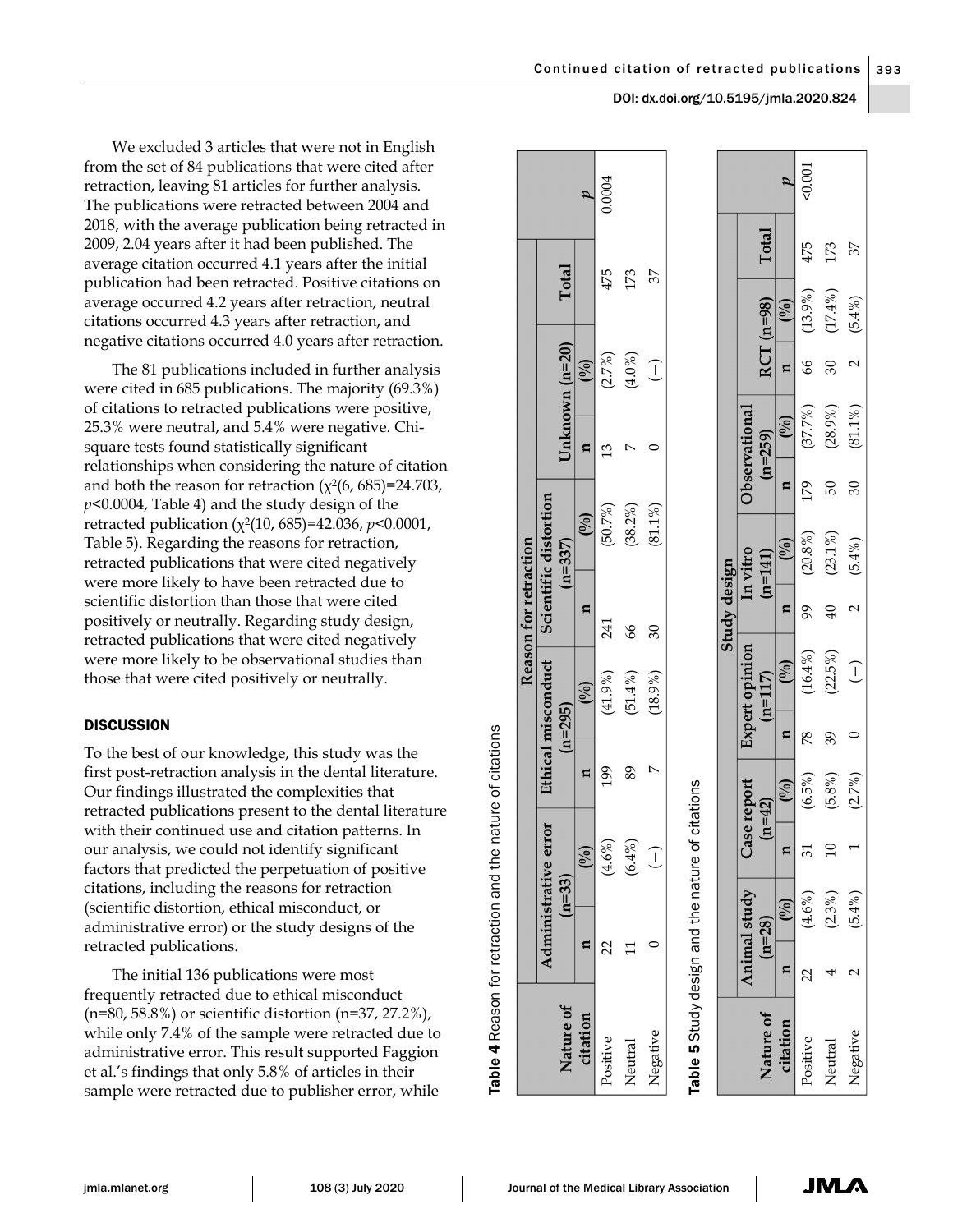72.5% were retracted due to some form of misconduct, including plagiarism, overlap with other publications, inaccurate findings, or falsified results [17]. Reasons for retraction have varied in previously published literature, depending on elements such as the taxonomy that was employed [16, 31].

Certain study designs, specifically randomized controlled trials and in vitro studies, were more likely to be cited following retraction, while animal studies were less likely to be cited. This reflected previous research that highlighted citation patterns in all literature and indicated that randomized clinical trials (RCTs) were significantly more likely to be cited in comparison to animal studies [32]. One could argue that the statistical significance of study designs that we found in our study with regard to whether a paper was cited or not cited following retraction actually reflected citation patterns of the discipline overall, rather than being unique to retracted publications.

That statistically significant findings were largely associated with negative citations, rather than positive or neutral citations, was meaningful. This association might indicate that, regardless of the rationale for the retraction—whether the product of minor administrative error or widespread data fraud—there was no influence on the subsequent citation, use, and endorsement of the research. While we found that retracted publications that were cited negatively were more likely to have been retracted due to scientific distortion than those that were cited positively or neutrally, it should be noted that twenty-seven of these citing studies referenced the publications of a single researcher. This researcher, Jon Sudbø, acknowledged that the data underlying his publications were entirely fabricated, and the investigation into this misconduct generated interest among a broad range of researchers and clinicians [33–36]. The notoriety of this case likely contributed to the citation of these publications, and their representation in this data set created the potential for skewing the results. The lack of contribution to statistical significance of positive or neutral overall sentiment with study design or reason for retraction—or the overall rate of positive, negative, and neutral citation—reinforces the need for caution when considering these results.

The nature of the citations to the retracted articles in our study was predominately positive and neutral. Very few citations were negative, which reflected findings from other studies [17, 37]. The overall nature of the citations to retracted publications were overwhelmingly positive, regardless of the study designs of the retracted publications or the reasons for retraction. This perpetuation of positive citation was particularly problematic considering Bar-Ilan and Halevi's taxonomy of the reasons for retraction, which positioned scientific distortion as the most detrimental to scientific progress, followed by ethical misconduct. In our sample, these reasons for retraction accounted for 86% of all retracted publications. This percentage was slightly higher than similar studies that have researched retractions in the cancer and surgical literature [9]. Given that 37 of the 136 publications were retracted for scientific distortion—22 of which were cited following retraction—it is worrisome to consider how such citations may have influenced and potentially misdirected scientific progress due to fraudulent or invalidated research.

This leads one to question why researchers continue to use and cite retracted publications in their research. A variety of reasons may contribute to the perpetuation of retracted publications in the dental literature. These include, but are not limited to, inconsistencies in the display of retraction notices in databases and inconsistencies in the adoption of reporting guidelines in the dental literature [6, 38, 39]. Information-seeking behaviors also vary between dental researchers, who are more likely to have access to online resources from an academic institution, compared to those in private practice, as evidenced by a recent systematic review that found that those in clinical practice preferred print materials [40]. This reliance on a static copy could partially explain the perpetuation of retracted publications in the dental literature since researchers may be unaware of the retraction, thus perpetuating its use.

It should also be noted that the publication process can be long, with estimates of review times for articles being between 100 and 150 days [41, 42], which does not account for the substantial time spent developing the manuscript. The time between when the researchers initially conduct a literature search to when they submit that article for publication could include the period when the cited article was retracted. The responsibilities of the submitting authors, journals, and peer reviewers in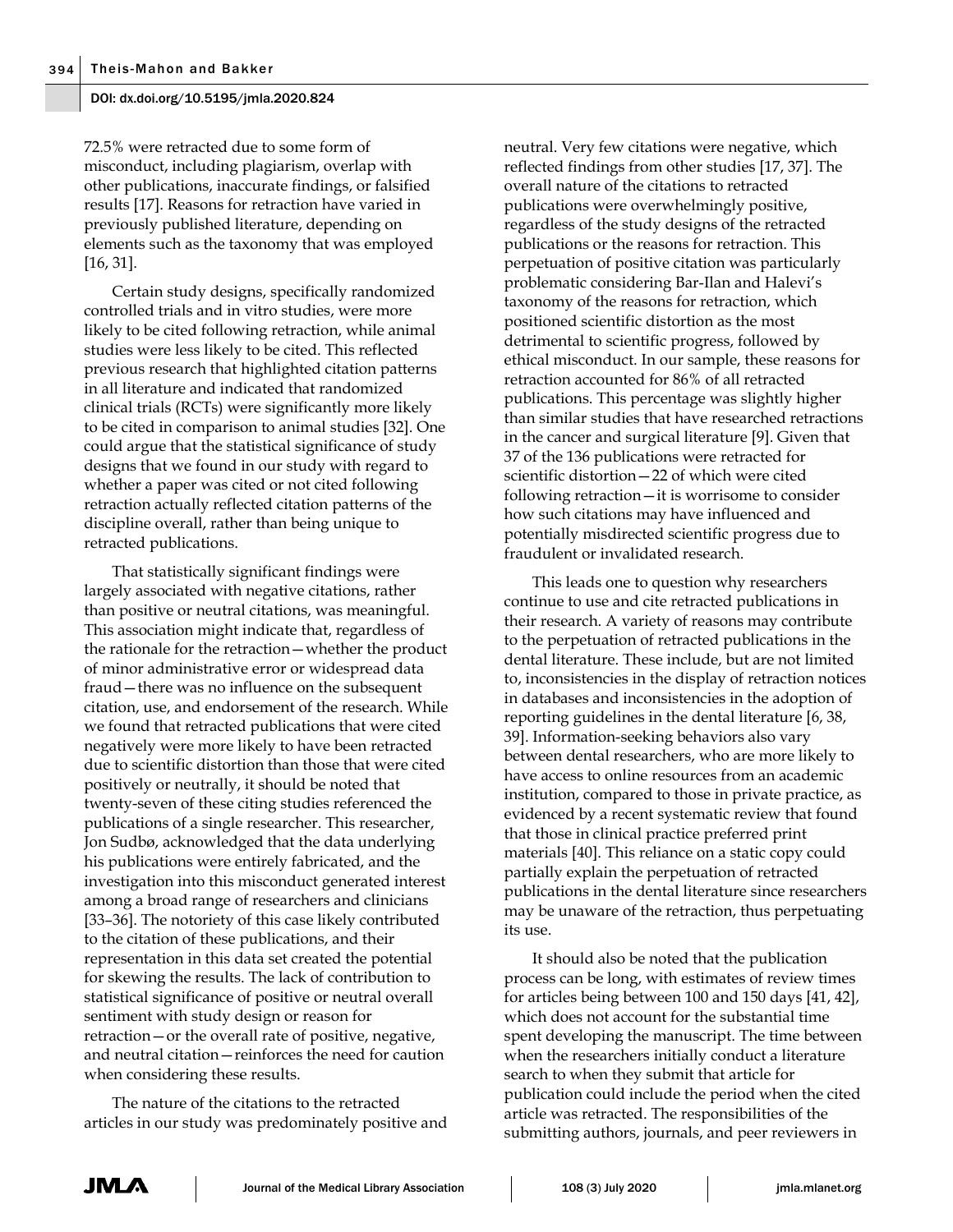ensuring the quality of underlying research articles has not been clearly articulated. This may be especially problematic in cases where the article in question is caught in cycles of review and revision. While we attempted to account for this by limiting our included citations to those that were submitted following the publication of the retraction notice, we recognize that authors may simply be unaware of the retracted status of the publication.

While some retracted publications, or portions of them, may have value for future research, their continued use poses a problem for future studies [25]. In evaluating retracted materials and their retraction notices, it is not always possible to determine which aspects of the retracted studies were valid or questionable. This creates challenges when attempting to determine whether specific data points or conclusions are sound, despite the retracted status of the publication. Greater clarity in retraction notices and their effective association with the original article could help to alleviate this difficulty by highlighting the questionable aspects of the underlying research.

Librarians are well positioned to support researchers in better understanding the complexity and potential impact of retracted publications. They have long assisted researchers in accessing a range of information sources and developing skills to critically appraise and synthesize information, and their "success in fulfilling those needs depends on the available literature, and having reliable and accurate information is critical" [43]. Libraries are also increasingly engaging in publishing services and providing guidance on optimizing research work flows and ensuring the reproducibility of research [44, 45]. Librarians can raise awareness regarding this complicated landscape, while advocating for improved practices among researchers and journals.

## Limitations

Retracted publications in this study were limited to those included in the Dentistry category of the Retraction Watch database. While this is not a comprehensive list of retracted publications in the dental literature, it represents a substantial sample that is reflective of the publication patterns in the field. The sample size in some of our categories was also small, particularly when considering certain study designs and the reasons for retraction. A small number of non-English language studies were also excluded from our analysis because of the subjective nature of determining the positive, neutral, or negative nature of the citation. As a result, our findings might not be aligned with those in non-English language dental literature. We recognize the subjective nature in general in determining the positive, neutral, or negative nature of citations. We attempted to account for this subjectivity by employing a rigorous screening process that involved a calibration exercise with a sample set and an independent screening process by both authors at every stage of the selection and data extraction process. Finally, we recognize that the assignation of a single sentiment where multiple citations and sentiments exist does eliminate some of the nuance from our analysis.

# **CONCLUSION**

Retracted publications continue to have an impact in the dental literature even after their retraction notices have been posted. In this study, 81 previously retracted publications received citations from 685 publications. The majority of these citations were positive or neutral, meaning the retracted publications were considered valid research or no judgment was offered. While we found associations between being cited negatively and the original publication's study design and reason for retraction, these results are likely due to the overrepresentation of retracted publications about a single researcher. Advances need to be made to clearly and uniformly identify retracted publications throughout the submission, review, and revision of manuscripts to ensure that retracted publications are not positively cited in future dental literature.

## **REFERENCES**

- 1. Grieneisen ML, Zhang M. A comprehensive survey of retracted articles from the scholarly literature. PLoS One. 2012;7(10):e44118. DOI: [http://dx.doi.org/10.1371/journal.pone.0044118.](http://dx.doi.org/10.1371/journal.pone.0044118)
- 2. Bar-Ilan J, Halevi G. Temporal characteristics of retracted articles. Scientometrics. 2018 Sep 14;116(3):1771–83. DOI: [http://dx.doi.org/10.1007/s11192-018-2802-y.](http://dx.doi.org/10.1007/s11192-018-2802-y)
- 3. Steen RG. Retractions in the scientific literature: is the incidence of research fraud increasing? J Med Ethics. 2011 Apr;37(4):249–53. DOI: [http://dx.doi.org/10.1136/jme.2010.040923.](http://dx.doi.org/10.1136/jme.2010.040923)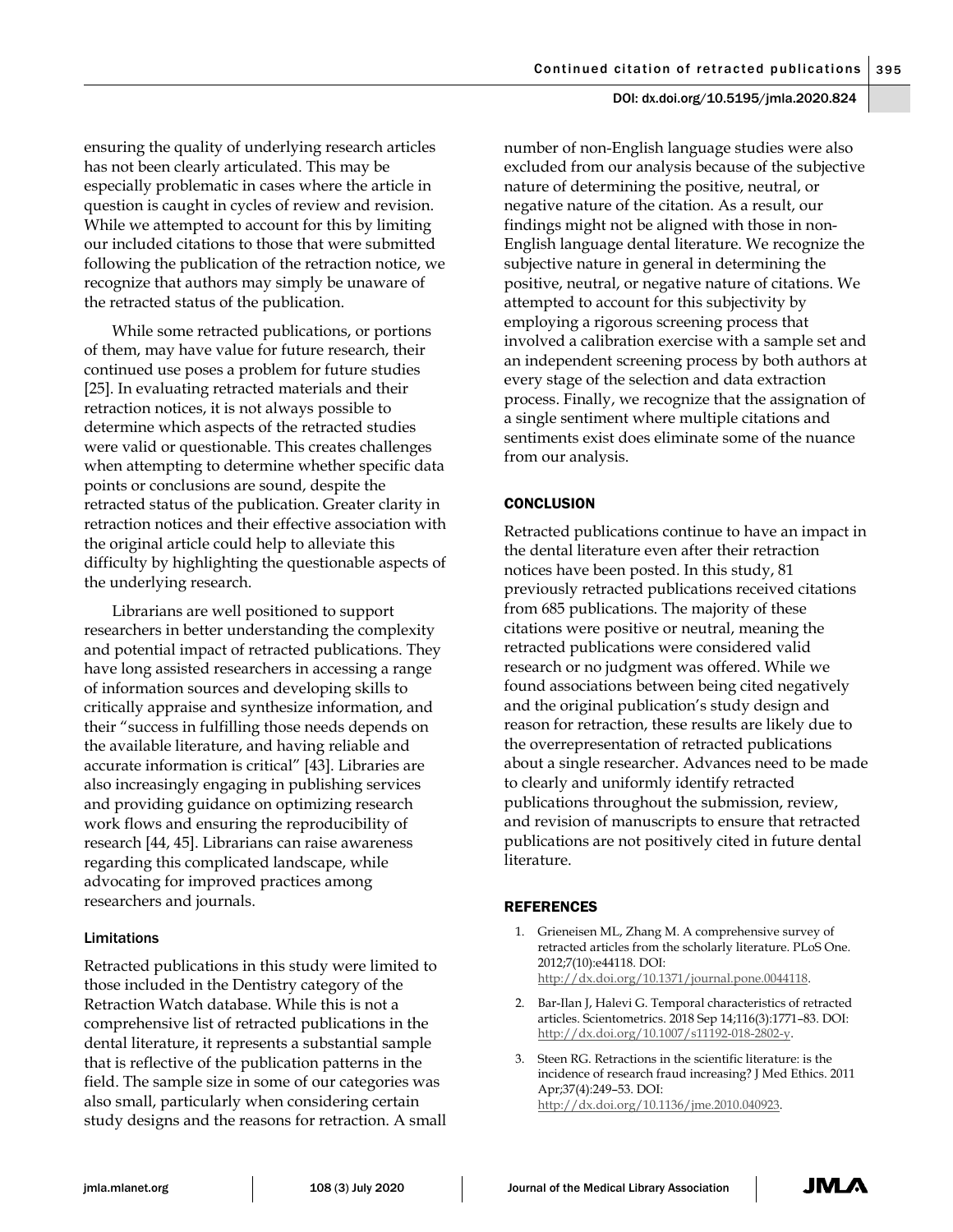- 4. Steen RG, Casadevall A, Fang FC. Why has the number of scientific retractions increased? PLoS One. 2013 Jul 8;8(7):e68397. DOI: [http://dx.doi.org/10.1371/journal.pone.0068397.](http://dx.doi.org/10.1371/journal.pone.0068397)
- 5. Stretton S, Bramich NJ, Keys JR, Monk JA, Ely JA, Haley C, Woolley MJ, Woolley KL. Publication misconduct and plagiarism retractions: a systematic, retrospective study. Curr Med Res Opin. 2012 Oct;28(10):1575–83. DOI: [http://dx.doi.org/10.1185/03007995.2012.728131.](http://dx.doi.org/10.1185/03007995.2012.728131)
- 6. Resnik DB, Wager E, Kissling GE. Retraction policies of top scientific journals ranked by impact factor. J Med Libr Assoc. 2015 Jul;103(3):136–9. DOI: [http://dx.doi.org/10.3163/1536-5050.103.3.006.](http://dx.doi.org/10.3163/1536-5050.103.3.006)
- 7. Wager E, Barbour V, Yentis S, Kleinert S on behalf of COPE Council. Guidelines for retracting articles [Internet]. Hampshire, UK: COPE Council; Sep 2009 [cited 28 Aug 2019]. [<http://dx.doi.org/10.24318/cope.2019.1.4>](http://dx.doi.org/10.24318/cope.2019.1.4).
- 8. Atlas MC[. Retraction policies of high-impact biomedical](https://www.ncbi.nlm.nih.gov/pmc/articles/PMC385306/)  [journals.](https://www.ncbi.nlm.nih.gov/pmc/articles/PMC385306/) J Med Libr Assoc. 2004 Apr;92(2):242–50.
- 9. Cosentino AM, Veríssimo D. Ending the citation of retracted papers. Conserv Biol. 2016 Jun;30(3):676–8. DOI: [http://dx.doi.org/10.1111/cobi.12676.](http://dx.doi.org/10.1111/cobi.12676)
- 10. Samp JC, Schumock GT, Pickard AS. Retracted publications in the drug literature. Pharmacother J Hum Pharmacol Drug Ther. 2012 Jul;32(7):586–95. DOI: [http://dx.doi.org/10.1002/j.1875-9114.2012.01100.x.](http://dx.doi.org/10.1002/j.1875-9114.2012.01100.x)
- 11. Wasiak J, Hamilton DG, Foroudi F, Faggion CM. Surveying retracted studies and notices within the field of radiation oncology. Int J Radiat Oncol. 2018 Nov 1;102(3):660–5. DOI: [http://dx.doi.org/10.1016/j.ijrobp.2018.06.028.](http://dx.doi.org/10.1016/j.ijrobp.2018.06.028)
- 12. Bozzo A, Bali K, Evaniew N, Ghert M. Retractions in cancer research: a systematic survey. Res Integr Peer Rev. 2017 May 12;2:5. DOI: [http://dx.doi.org/10.1186/s41073-](http://dx.doi.org/10.1186/s41073-017-0031-1) [017-0031-1.](http://dx.doi.org/10.1186/s41073-017-0031-1)
- 13. Rosenkrantz AB. Retracted publications within radiology journals. AJR Am J Roentgenol. 2016 Feb;206(2):231–5. DOI: [http://dx.doi.org/10.2214/AJR.15.15163.](http://dx.doi.org/10.2214/AJR.15.15163)
- 14. Chauvin A, De Villelongue C, Pateron D, Yordanov Y. A systematic review of retracted publications in emergency medicine. Eur J Emerg Med. 2019 Feb;26(1):19–23. DOI: [http://dx.doi.org/10.1097/MEJ.0000000000000491.](http://dx.doi.org/10.1097/MEJ.0000000000000491)
- 15. King EG, Oransky I, Sachs TE, Farber A, Flynn DB, Abritis A, Kalish JA, Siracuse JJ. Analysis of retracted articles in the surgical literature. Am J Surg. 2018 Nov;216(5):851–5. DOI: [http://dx.doi.org/10.1016/j.amjsurg.2017.11.033.](http://dx.doi.org/10.1016/j.amjsurg.2017.11.033)
- 16. Yan J, MacDonald A, Baisi LP, Evaniew N, Bhandari M, Ghert M. Retractions in orthopaedic research: a systematic review. Bone Joint Res. 2016 Jun;5(6):263–8. DOI: [http://dx.doi.org/10.1302/2046-3758.56.BJR-2016-0047.](http://dx.doi.org/10.1302/2046-3758.56.BJR-2016-0047)
- 17. Faggion CM Jr., Ware RS, Bakas N, Wasiak J. An analysis of retractions of dental publications. J Dent. 2018 Dec;79:19–23. DOI: [http://dx.doi.org/10.1016/j.jdent.2018.09.002.](http://dx.doi.org/10.1016/j.jdent.2018.09.002)
- 18. Nogueira TE, Gonçalves AS, Leles CR, Batista AC, Costa LR. A survey of retracted articles in dentistry. BMC Res Notes. 2017 Jul;10(1):253. DOI: [http://dx.doi.org/10.1186/s13104-017-2576-y.](http://dx.doi.org/10.1186/s13104-017-2576-y)
- 19. McGowan R, Stellrecht E. Retraction tracking: indexing dental article retractions in literature databases. Poster presented at: American Dental Education Association Annual Conference; Chicago, IL; 17 Mar 2019.
- 20. Pfeifer MP, Snodgrass GL. The continued use of retracted, invalid scientific literature. JAMA. 1990 Mar 9;263(10):1420–3. DOI: [http://dx.doi.org/10.1001/jama.1990.03440100140020.](http://dx.doi.org/10.1001/jama.1990.03440100140020)
- 21. Budd JM, Sievert M, Schultz TR. Phenomena of retraction: reasons for retraction and citations to the publications. JAMA. 1998 Jul 15;280(3):296–7. DOI: [http://dx.doi.org/10.1001/jama.280.3.296.](http://dx.doi.org/10.1001/jama.280.3.296)
- 22. Budd J, Sievert M, Schultz TR, Scoville C. Effects of article [retraction on citation and practice in medicine.](https://www.ncbi.nlm.nih.gov/pmc/articles/PMC226618/) Bull Med Libr Assoc. 1999 Oct;87(4):437–43.
- 23. Budd, JM, Coble A, Abritis A. An investigation of retracted articles in the biomedical literature. Proc Assoc Inf Sci Technol. 2016:53(1):1–9. DOI: [http://dx.doi.org/10.1002/pra2.2016.14505301055.](http://dx.doi.org/10.1002/pra2.2016.14505301055)
- 24. Garfield E. Can citation indexing be automated? In: Stevens ME, Giuliano VE, Heilprin LB, eds. Statistical association methods for mechanical documentation. Washington, DC: National Bureau of Standards; 1965. p. 84–90.
- 25. White HD. Citation analysis and discourse analysis revisited. Appl Linguist. 2004 Mar;25(1):89–116. DOI: [http://dx.doi.org/10.1093/applin/25.1.89.](http://dx.doi.org/10.1093/applin/25.1.89)
- 26. Bakker C, Riegelman A. Retracted publications in mental health literature: discovery across bibliographic platforms. J Librariansh Sch Commun. 2018;6(general issue):eP2199. DOI: [http://dx.doi.org/10.7710/2162-3309.2199.](http://dx.doi.org/10.7710/2162-3309.2199)
- 27. Bar-Ilan J, Halevi G. Post retraction citations in context: a case study. Scientometrics. 2017 Oct 3;113(1):547–65. DOI: [http://dx.doi.org/10.1007/s11192-017-2242-0.](http://dx.doi.org/10.1007/s11192-017-2242-0)
- 28. Retraction watch database [Internet]. New York, NY: Center for Scientific Integrity [cited 28 Aug 2019]. [<http://retractiondatabase.org/RetractionSearch.aspx?>](http://retractiondatabase.org/RetractionSearch.aspx?).
- 29. American Dental Association. Center for evidence-based dentistry [Internet]. Chicago, IL: The Association; 2019 [cited 28 Aug 2019]. [<http://ebd.ada.org/en>](http://ebd.ada.org/en).
- 30. R Core Team. The R project for statistical computing [Internet]. Vienna, Austria: R Foundation for Statistical Computing; 2018 [cited 28 Aug 2019]. [<http://www.r](http://www.r-project.org/)[project.org>](http://www.r-project.org/).
- 31. Redman BK, Yarandi HN, Merz JF. Empirical developments in retraction. J Med Ethics. 2008 Nov;34(11):807–9. DOI: [http://dx.doi.org/10.1136/jme.2007.023069.](http://dx.doi.org/10.1136/jme.2007.023069)
- 32. Patsopoulos NA, Analatos AA, Ioannidis JPA. Relative citation impact of various study designs in the health sciences. JAMA. 2005 May 18;293(19):2362–6. DOI: [http://dx.doi.org/10.1001/jama.293.19.2362.](http://dx.doi.org/10.1001/jama.293.19.2362)
- 33. Eaton L. Norwegian researcher admits that his data were faked. BMJ. 2006 Jan 28;332(7535):193. DOI: [http://dx.doi.org/10.1136/bmj.332.7535.193-a.](http://dx.doi.org/10.1136/bmj.332.7535.193-a)
- 34. Marris E. Doctor admits Lancet study is fiction. Nature. 2006 Jan 19;439(7074):248–9. DOI: [http://dx.doi.org/10.1038/439248b.](http://dx.doi.org/10.1038/439248b)